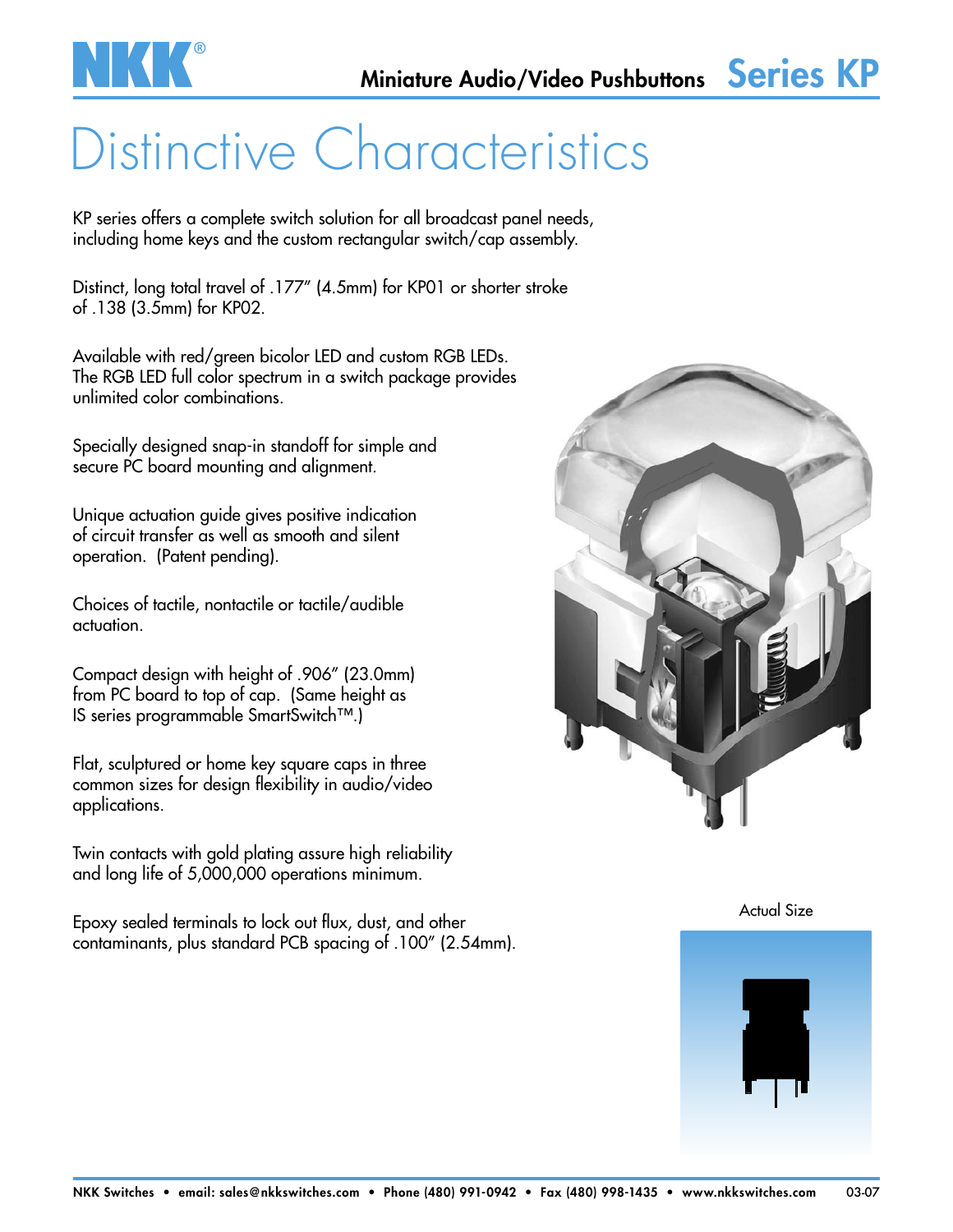

# General Specifications

## Electrical Capacity (Resistive Load)

100mA maximum @ 12V DC

### **Other Ratings**

| <b>Contact Resistance:</b>      | 200 milliohms maximum                                                                      |  |  |  |
|---------------------------------|--------------------------------------------------------------------------------------------|--|--|--|
| <b>Insulation Resistance:</b>   | 100 megohms minimum @ 250V DC                                                              |  |  |  |
| <b>Dielectric Strength:</b>     | 1,000V AC minimum between contacts for 1 minute minimum                                    |  |  |  |
|                                 | 1,500V AC minimum between contacts & case for 1 minute minimum                             |  |  |  |
| <b>Mechanical Life:</b>         | 5,000,000 operations minimum;                                                              |  |  |  |
|                                 | 1,000,000 operations minimum for custom Rectangular Switch/Cap Assembly (at center of cap) |  |  |  |
| <b>Electrical Life:</b>         | 5,000,000 operations minimum                                                               |  |  |  |
| <b>Nominal Operating Force:</b> | KP01: 1.9N maximum for Tactile & Nontactile models (at center of cap)                      |  |  |  |
|                                 | KP02: 1.6N maximum for Tactile, Nontactile & Tactile/Audible models (at center of cap)     |  |  |  |
| Travel:                         | KP01: Pretravel .122" (3.1mm); Overtravel .055" (1.4mm); Total Travel .177" (4.5mm)        |  |  |  |
|                                 | KP02: Pretravel .091" (2.3mm); Overtravel .047" (1.2mm); Total Travel .138" (3.5mm)        |  |  |  |

### Materials & Finishes

| <b>Plunger/Upper Housing:</b> | Polyacetal                        |
|-------------------------------|-----------------------------------|
| Lower Housing:                | Glass fiber reinforced PBT        |
| <b>Movable Contact:</b>       | Stainless steel with gold plating |
| <b>Stationary Contacts:</b>   | Gold over copper alloy            |
| <b>Switch Terminals:</b>      | Brass with tin plating            |

### Environmental Data

| <b>Operating Temp Range:</b> | $-25^{\circ}$ C through +50 $^{\circ}$ C ( $-13^{\circ}$ F through +122 $^{\circ}$ F)                          |
|------------------------------|----------------------------------------------------------------------------------------------------------------|
| Humidity:                    | 90-95% humidity for 240 hours @ 40°C (104°F)                                                                   |
| Vibration:                   | $10 \sim 55$ Hz with peak-to-peak amplitude of 1.5mm traversing the frequency range & returning                |
|                              | in 1 minute; 3 right angled directions for 2 hours                                                             |
| Shock:                       | 51G (500m/s <sup>2</sup> ) acceleration (tested in 6 right angled directions, with 5 shocks in each direction) |

### **Installation**

Cap Installation Force : 50.0N maximum downward force on actuator

### PCB Processing

|           | <b>Soldering:</b> Wave Soldering. See Profile A in Supplement section.                 |
|-----------|----------------------------------------------------------------------------------------|
|           | Manual Soldering: See Profile A in Supplement section.                                 |
| Cleanina: | These devices are not process sealed. Hand clean locally using alcohol based solution. |

### Standards & Certifications

UL Recognition The KP Series pushbuttons have not been tested for UL recognition or CSA certification. or CSA Certification: These switches are designed for use in a low-voltage, low-current, logic-level circuit. When used as intended in a logic-level circuit, the results do not produce hazardous energy.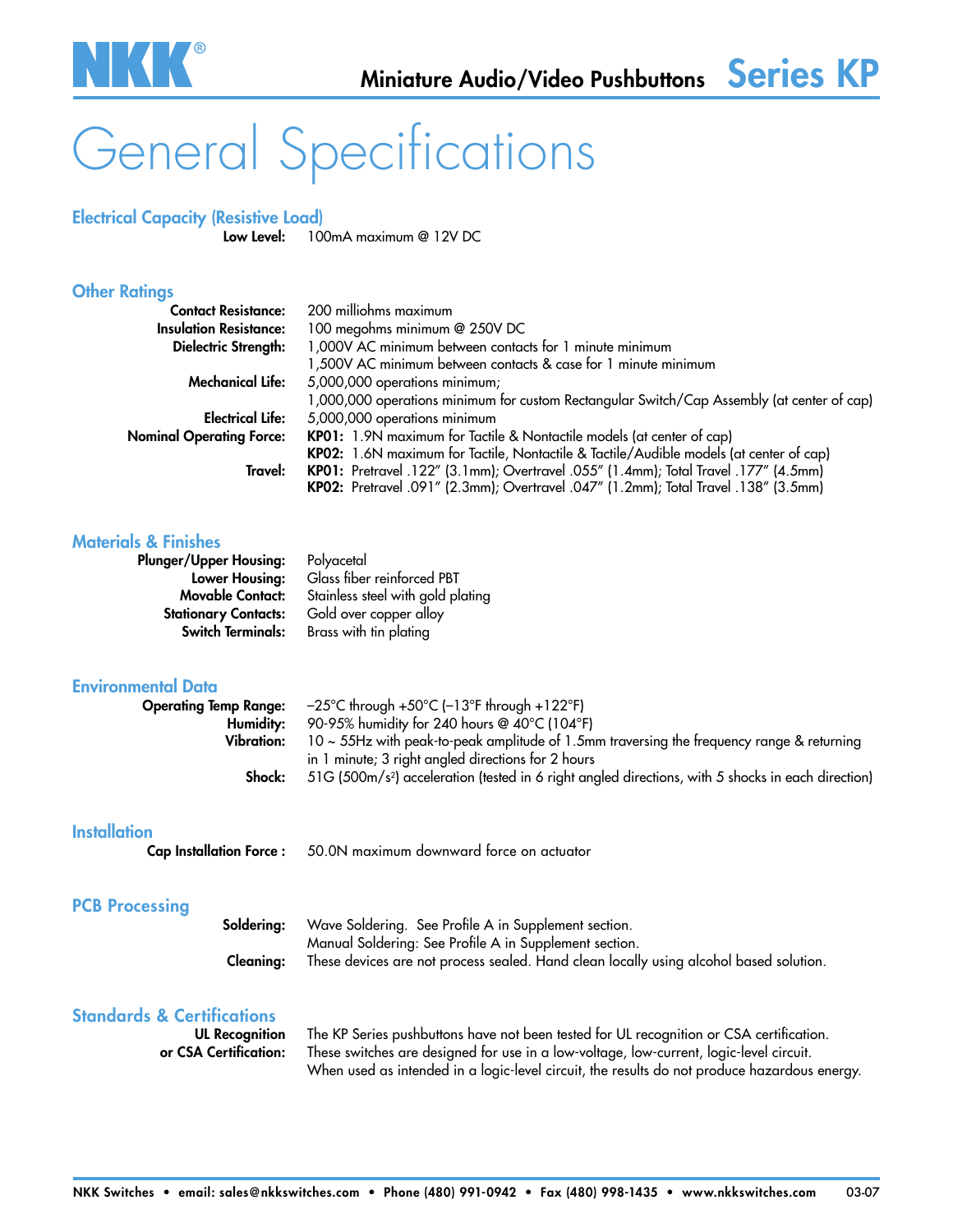

### TYPICAL SWITCH ORDERING EXAMPLE



### DESCRIPTION FOR TYPICAL ORDERING EXAMPLE

KP0115ANBKG03CF-2SJB

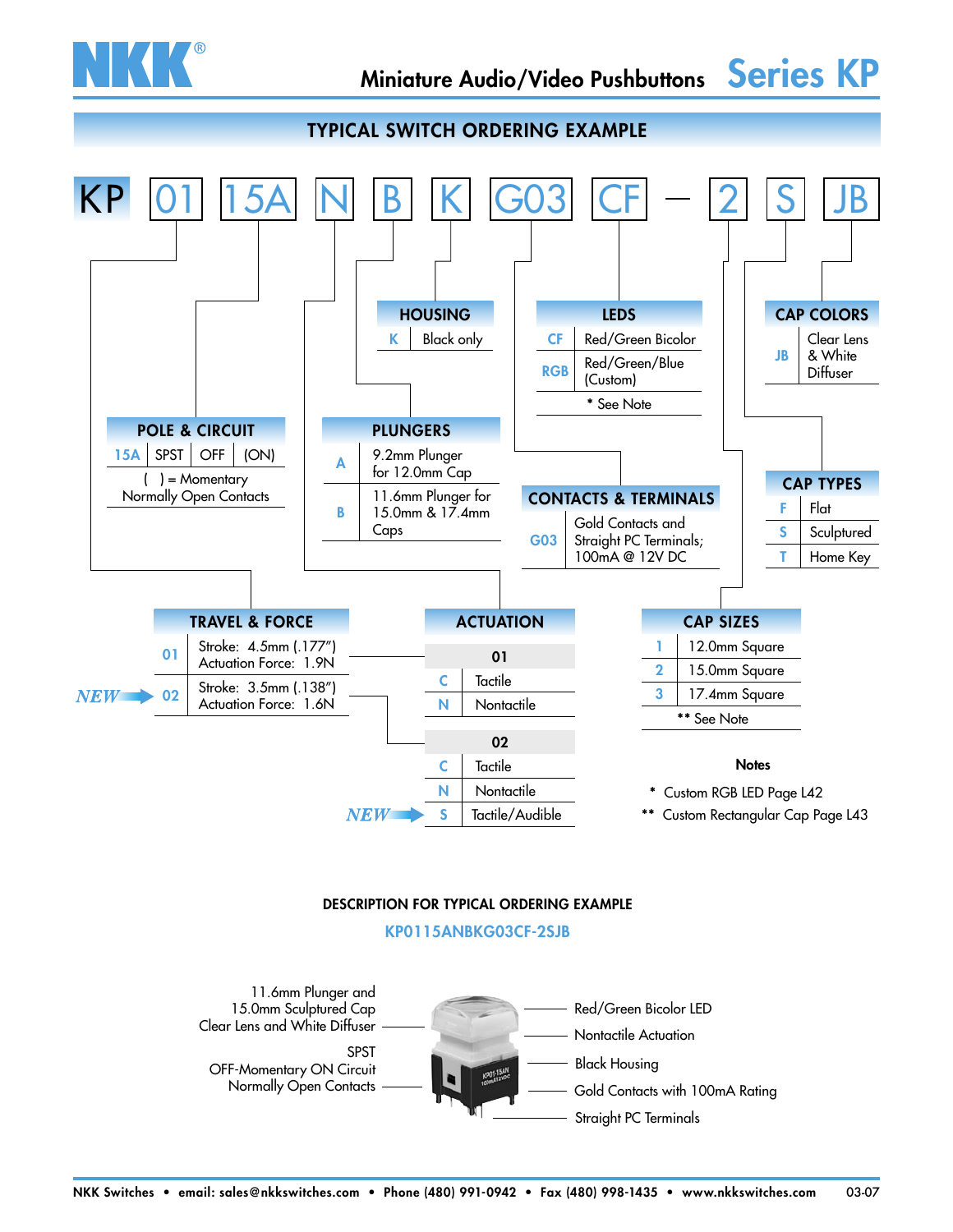

| <b>POLE &amp; CIRCUIT</b>                                                                                                                                                                   |                                                                                                                                                                        |            |                                                                                |                                                                                    |                  |                            |                                                                         |                      |                     |  |
|---------------------------------------------------------------------------------------------------------------------------------------------------------------------------------------------|------------------------------------------------------------------------------------------------------------------------------------------------------------------------|------------|--------------------------------------------------------------------------------|------------------------------------------------------------------------------------|------------------|----------------------------|-------------------------------------------------------------------------|----------------------|---------------------|--|
|                                                                                                                                                                                             |                                                                                                                                                                        |            | <b>Plunger Position</b><br>$( ) =$ Momentary                                   | <b>Connected Terminals</b>                                                         |                  |                            | <b>Throw &amp; Switch Schematic</b>                                     |                      |                     |  |
| Pole                                                                                                                                                                                        | Model                                                                                                                                                                  | Normal     | Down                                                                           | Normal                                                                             | Down             |                            | Note: Switch terminals "1" & "1a" are actually<br>marked on the switch. |                      |                     |  |
| SP                                                                                                                                                                                          | <b>KP0115A</b><br><b>KP0215A</b>                                                                                                                                       | <b>OFF</b> | (ON)                                                                           | Normally<br>Open                                                                   | $1-1a$           | <b>SPST</b>                | 1 (COM)                                                                 |                      |                     |  |
|                                                                                                                                                                                             |                                                                                                                                                                        |            | <b>ACTUATION</b>                                                               |                                                                                    |                  |                            |                                                                         | <b>HOUSING</b>       |                     |  |
|                                                                                                                                                                                             | $\blacksquare$ $NEW$<br>$\mathbf{S}$<br>N.<br><b>Tactile/Audible</b><br><b>Tactile</b><br>Nontactile<br><b>Black only</b><br>KP01 or KP02<br>KP01 or KP02<br>KP02 only |            |                                                                                |                                                                                    |                  |                            |                                                                         |                      |                     |  |
|                                                                                                                                                                                             |                                                                                                                                                                        |            |                                                                                | <b>CONTACTS, TERMINALS, &amp; RATING</b>                                           |                  |                            |                                                                         |                      |                     |  |
|                                                                                                                                                                                             | <b>Gold Contacts</b><br><b>Straight PC Terminals</b><br>100mA @ 12V DC                                                                                                 |            |                                                                                |                                                                                    |                  |                            |                                                                         |                      |                     |  |
|                                                                                                                                                                                             |                                                                                                                                                                        |            |                                                                                | <b>BICOLOR LED SPECIFICATIONS</b>                                                  |                  |                            |                                                                         |                      |                     |  |
|                                                                                                                                                                                             |                                                                                                                                                                        |            |                                                                                | The electrical specifications shown are determined at a basic temperature of 25°C. |                  |                            |                                                                         |                      |                     |  |
| ensitive Devices                                                                                                                                                                            |                                                                                                                                                                        |            | Green<br>Green<br>$\bigotimes$ -O (-) L1<br>$(+)$ COM $\overline{\phantom{0}}$ |                                                                                    |                  |                            |                                                                         |                      |                     |  |
|                                                                                                                                                                                             |                                                                                                                                                                        |            |                                                                                |                                                                                    |                  | Colors                     | Red                                                                     | Green                | Unit                |  |
|                                                                                                                                                                                             | LEDs are an integral part of                                                                                                                                           |            |                                                                                | Minimum Luminous Intensity                                                         | $I_{\mathsf{v}}$ |                            | 30                                                                      | 50                   | mcd                 |  |
|                                                                                                                                                                                             | the switch and are not avail-<br>able separately.                                                                                                                      |            | Standard Luminous Intensity                                                    |                                                                                    |                  | $I_{\rm v}$                | 60                                                                      | 115                  | mcd                 |  |
| LED circuit is isolated and<br>requires an external power<br>source.<br>If the source voltage exceeds<br>the rated voltage, a ballast<br>resistor is required.<br>The resistor value can be |                                                                                                                                                                        |            | <b>Forward Peak Current</b>                                                    |                                                                                    | $I_{FM}$         |                            | 30<br>(25 for amber)                                                    | 25<br>(22 for amber) | mA                  |  |
|                                                                                                                                                                                             |                                                                                                                                                                        |            | <b>Continuous Forward Current</b><br>$I_F$                                     |                                                                                    |                  |                            | 20                                                                      | 20                   | mA                  |  |
|                                                                                                                                                                                             |                                                                                                                                                                        |            | Forward Voltage<br>$V_{F}$                                                     |                                                                                    |                  |                            | 2.1                                                                     | 3.5                  | V                   |  |
|                                                                                                                                                                                             |                                                                                                                                                                        |            | Power Peak Dissipation                                                         |                                                                                    |                  | $P_{D}$                    | 75                                                                      | 100                  | mW                  |  |
|                                                                                                                                                                                             |                                                                                                                                                                        |            | Reverse Peak Voltage                                                           |                                                                                    |                  | $\mathsf{V}_{\mathsf{RM}}$ | $\boldsymbol{4}$                                                        | $\pmb{4}$            | $\vee$              |  |
|                                                                                                                                                                                             | calculated by using the                                                                                                                                                |            |                                                                                | Wavelength at Peak Emission                                                        | λ                |                            | $619 - 630$                                                             | $520 \sim 535$       | nm                  |  |
| section.                                                                                                                                                                                    | formula in the Supplement                                                                                                                                              |            |                                                                                | Current Reduction Rate Above 25°C                                                  | $\Delta I_F$     |                            | 0.38                                                                    | 0.32                 | $mA$ <sup>o</sup> C |  |
|                                                                                                                                                                                             |                                                                                                                                                                        |            | Ambient Temperature Range                                                      |                                                                                    |                  | $-25 - +50$                |                                                                         |                      | $^{\circ}C$         |  |

Amber can be achieved by simultaneous illumination of Red & Green.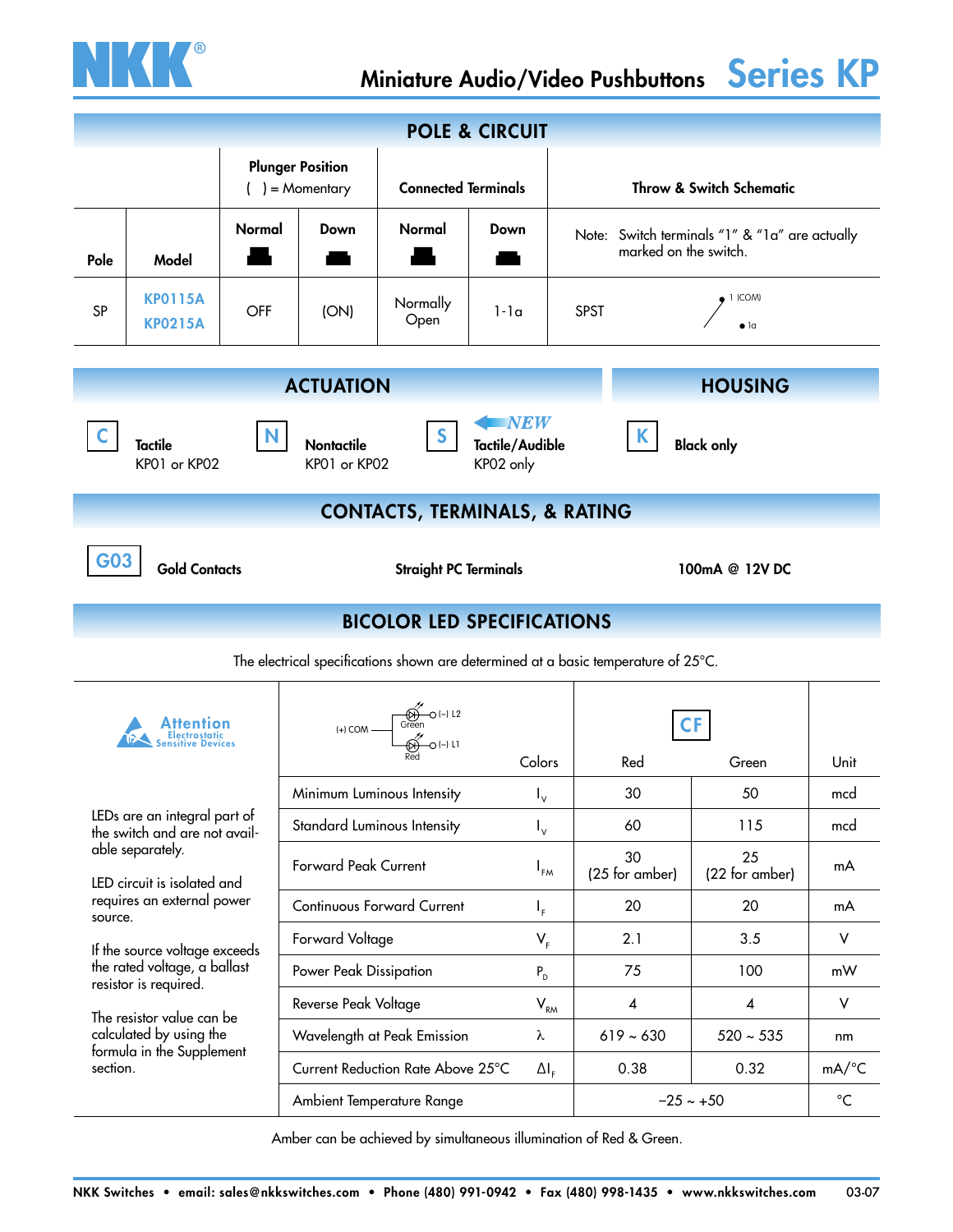



Materials & Finishes: Lens - Polycarbonate with glossy finish; Diffuser - Polycarbonate with textured finish Optional Protective Guard AT4170 available; contact factory.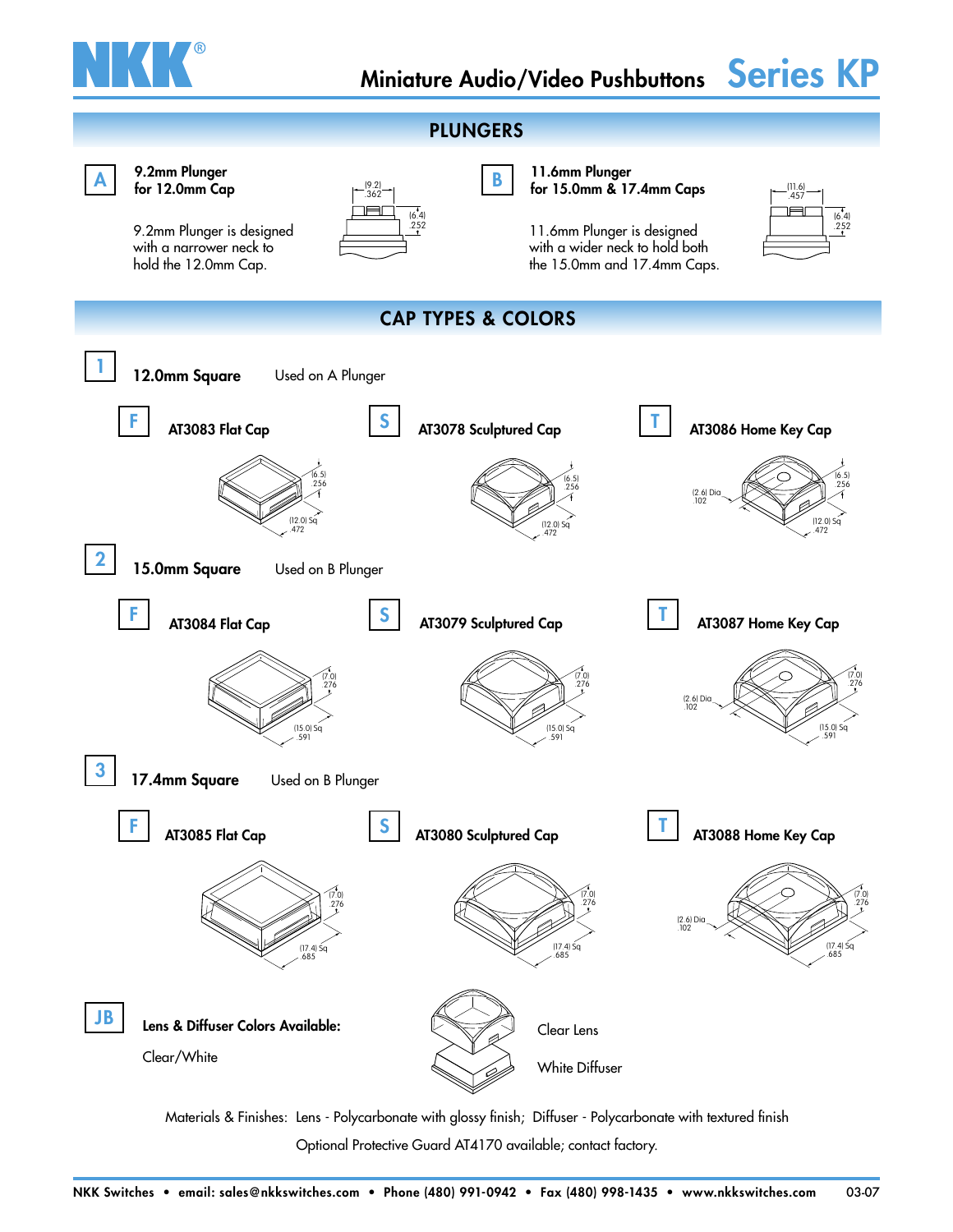

## TYPICAL SWITCH DIMENSIONS

### 12.0mm Square Cap



### KP0115ACAKG03CF-1SJB

### 15.0mm Square Cap



### KP0115ANBKG03CF-2SJB

### 17.4mm Square Cap



KP0115ANBKG03CF-3SJB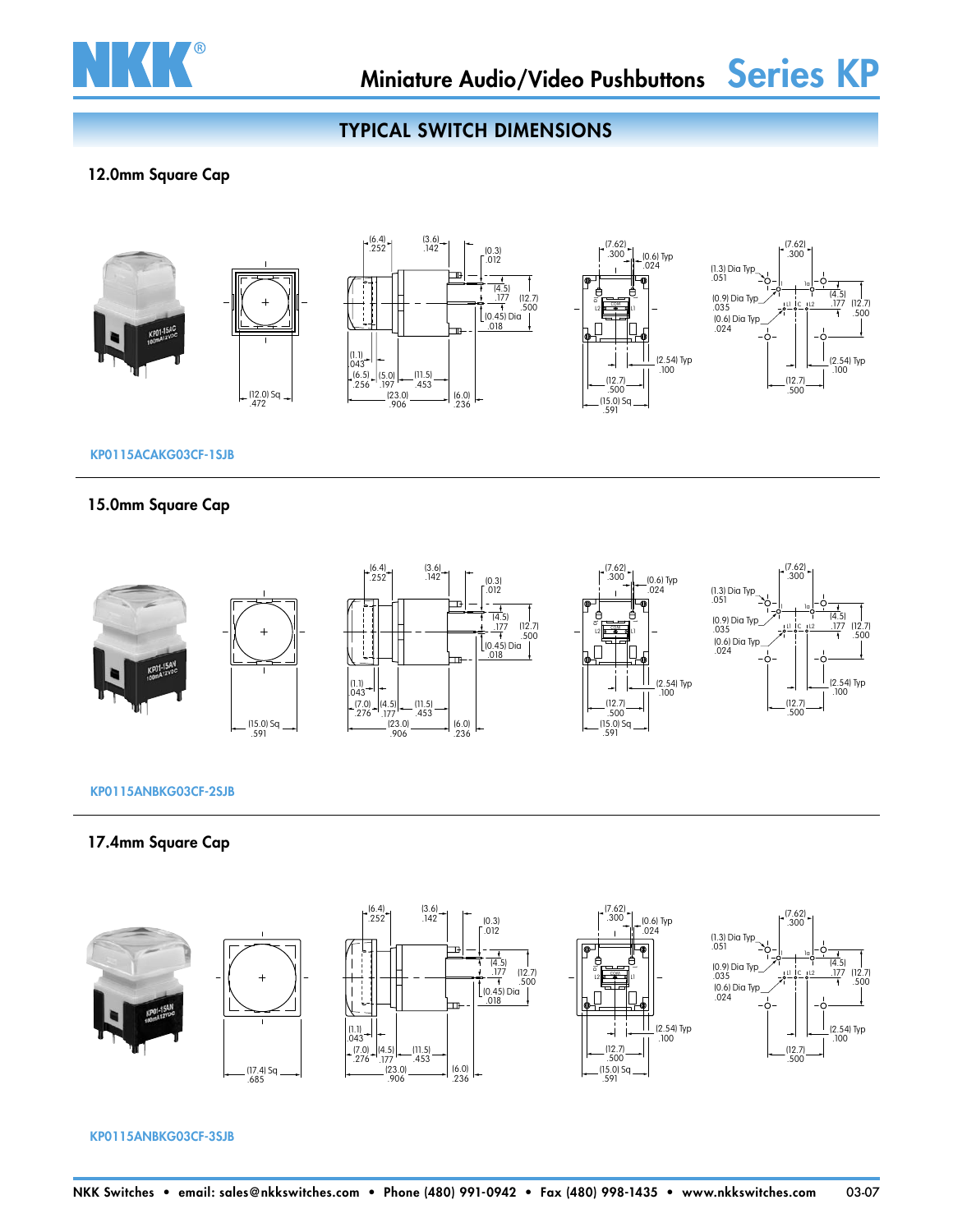

### The electrical specifications shown are determined at a basic temperature of 25°C.

LEDs are an integral part of the switch and are not available separately.

LED circuit is isolated and requires an external power source.

If the source voltage exceeds the rated voltage, a ballast resistor is required. The resistor value can be calculated by using the formula in the Supplement Section.

Note: For applications that require white illumination, contact factory.

## CUSTOM RGB

## LED SPECIFICATIONS

| $\circ$ Red<br>O Green<br>Common  | <b>Attention</b><br>Electrostatic<br>Sensitive Devices |      | <b>RGB</b>     |      |                     |
|-----------------------------------|--------------------------------------------------------|------|----------------|------|---------------------|
| Anode (+)<br>O Blue               | Color                                                  | Red  | Green          | Blue | Unit                |
| <b>Forward Peak Current</b>       | 'FM                                                    | 30   | 30             | 30   | mA                  |
| <b>Continuous Forward Current</b> | ι <sub>Ε</sub>                                         | 20   | 15             | 15   | mA                  |
| Forward Voltage                   | $V_{F}$                                                | 2.0  | 3.3            | 3.4  | ν                   |
| Power Peak Dissipation            | $P_{D}$                                                | 40   | 80             | 80   | mW                  |
| Reverse Peak Voltage              | $\mathsf{V}_{\mathsf{RM}}$                             | 5    | 5              | 5    | ν                   |
| Dominant Wavelength               | $\lambda_{\rm d}$                                      | 625  | 525            | 470  | nm                  |
| Current Reduction Rate Above 25°C | $\Delta_{\rm IF}$                                      | 0.50 | 0.50           | 0.50 | $mA$ <sup>o</sup> C |
| Ambient Temperature Range         |                                                        |      | $-25 \sim +50$ |      | °⊂                  |

## TYPICAL SWITCH DIMENSIONS

### 12.0mm Square Cap with RGB LED B(-) Common Anode (+)  $\theta$  $\overline{\circ}$ Terminal Detail (7.62) R(-)  $.300 - 0.6$  Typ<br>-024 G(-) .252 .142 (3.6) (0.3) .012 (7.62)  $757$ .300 (1.3) Dia Typ<br>.051 1 1a (4.5) B(-) (+) (4.5)<br>177 Typ .035 (0.9) Dia .177  $(12.7)$ (12.7)  $\overline{\sigma}$ .177 .500 .500 .028 (0.7) Dia Typ  $\bar{1}$  (3.81) See Terminal Detail .150 (3.81) R(-) G(-) .150 Typ .060 (1.52) (1.1) .043 (0.2) Sq Typ<br>.008 .060 (1.52) Typ (12.7) .500  $(5.0)$ <br>.197 (11.5) .256 .197 (6.5) (12.7) .500 .453  $\frac{(23.0)}{.906}$ (12.0) Sq .472  $-$  (4.0)<br>157 (15.0) Sq<br>.591

KP0115ACAKG03RGB-1SJB

### 15.0mm & 17.4mm Square Caps with RGB LED

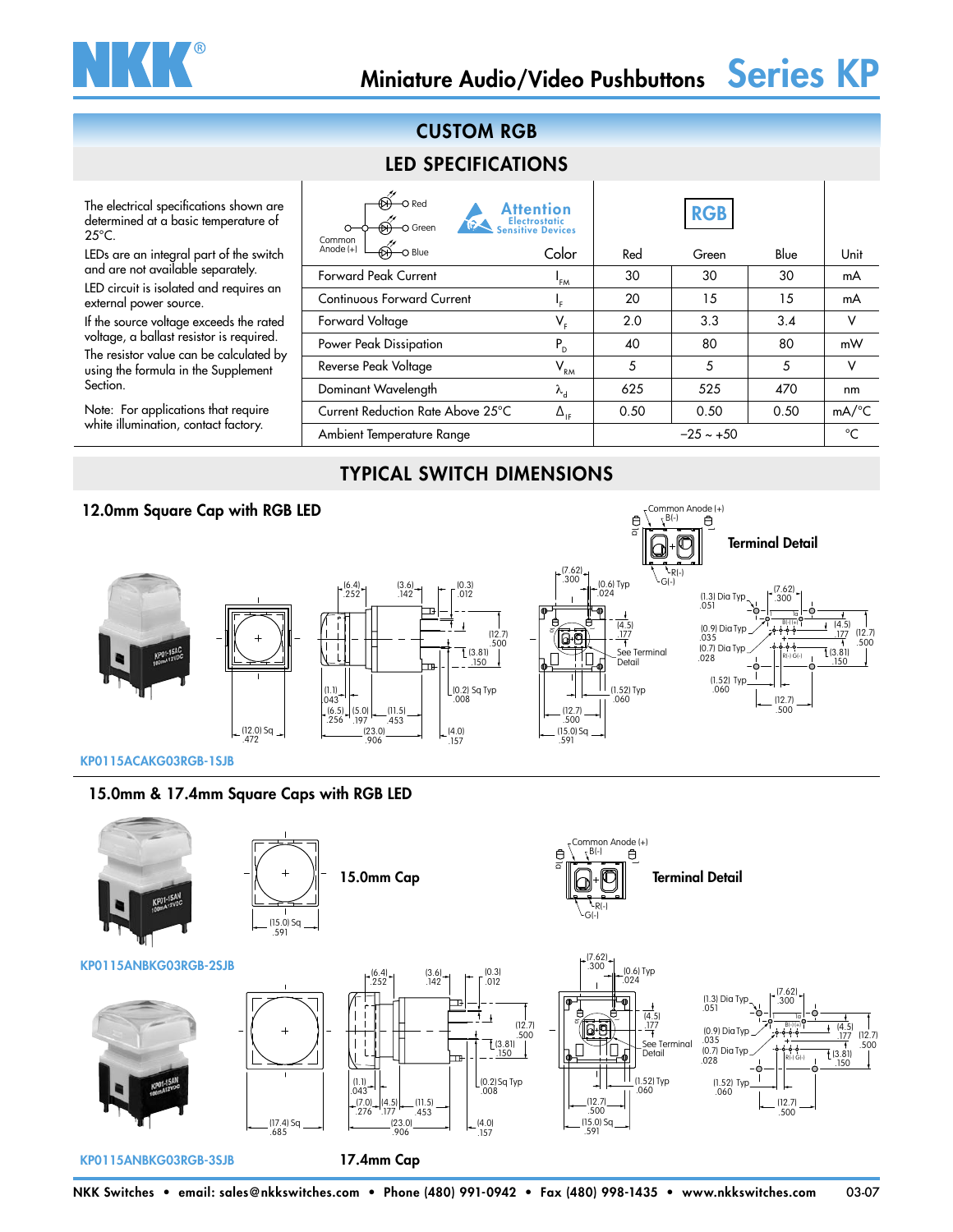

### CUSTOM RECTANGULAR CAP ASSEMBLY

### CAP ASSEMBLY DIMENSIONS







KP0115ACBKG03CJB for Tactile KP0115ANBKG03CJB for Nontactile

See below for complete assembly of switch, LEDs and LED holders.

### The electrical specifications shown are determined at a basic temperature of 25°C.

Center LED is an integral part of the switch. LEDs are not sold separately.

LED circuits are isolated and require an external power source.

If the source voltage exceeds the rated voltage, a ballast resistor is required.

The resistor value can be calculated by using the formula in the Supplement Section.

| Color                                  | Red         | Unit                |
|----------------------------------------|-------------|---------------------|
| 'FM                                    | 30          | mA                  |
|                                        | 20          | mA                  |
| V,                                     | 2.0         |                     |
| V <sub>rm</sub>                        |             |                     |
| ${\lambda_{\scriptscriptstyle \rm d}}$ | 623         | nm                  |
| $\Delta I_{\rm r}$                     | 0.32        | $mA$ <sup>°</sup> C |
|                                        | $-25 - +50$ | $\circ$ C           |
|                                        |             |                     |

Contact factory for other LED colors.

LED SPECIFICATIONS

## ASSEMBLY & INSTALLATION INSTRUCTIONS



Switch/Rectangular Cap assembly has 3 LEDs to achieve bright and even illumination.

One LED (in center of switch bottom) is an integral part of the switch; the other 2 LEDs and 2 LED Holders are packaged separately.